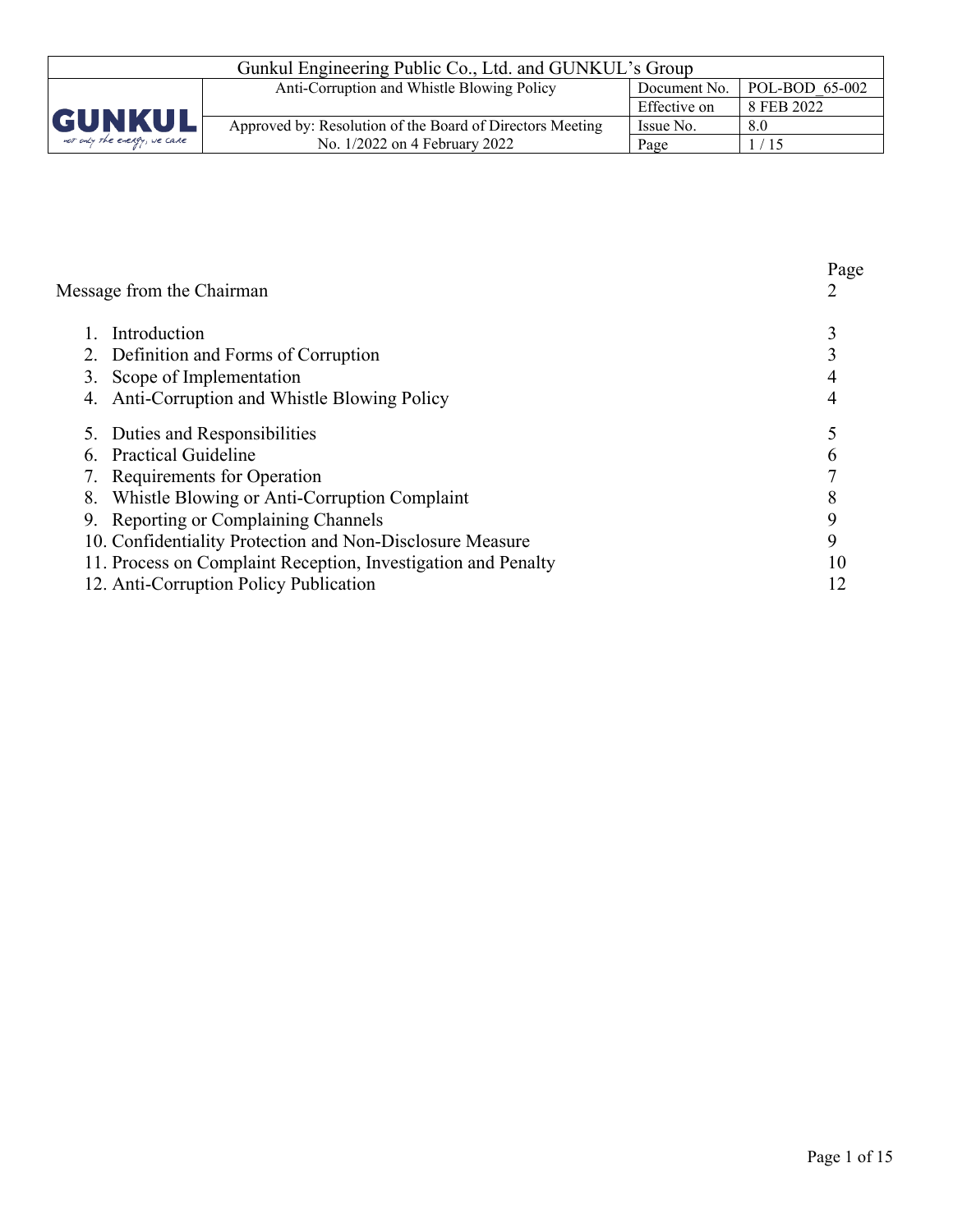| Gunkul Engineering Public Co., Ltd. and GUNKUL's Group |                                                                              |              |            |  |  |
|--------------------------------------------------------|------------------------------------------------------------------------------|--------------|------------|--|--|
|                                                        | POL-BOD 65-002<br>Anti-Corruption and Whistle Blowing Policy<br>Document No. |              |            |  |  |
|                                                        |                                                                              | Effective on | 8 FEB 2022 |  |  |
| <b>GUNKUL</b>                                          | Approved by: Resolution of the Board of Directors Meeting                    | Issue No.    | 8.0        |  |  |
| not only the energy, we care                           | No. 1/2022 on 4 February 2022                                                | Page         | 2/15       |  |  |

## **Message from the Chairman**

To ensure that the operation of the Company and its subsidiaries /affiliate complies with the global standard practices, adheres to transparency, justice and social responsibility, serves all stakeholders according to the good governance and business ethic, and follows the policy by which the Company declared its intention to fight all forms of corruption under the project "Thailand's Private Sector Collective Action against Corruption (CAC)", the Board of Directors established the Anti-Corruption and Whistle Blowing Policy to demonstrate the intention and determination of the Company and its subsidiaries / affiliates to all personnel in the organization, all stakeholders and involved sectors. Moreover, it shall serve as the common guideline to achieve the said objective.

The Company requires all personnel in the organization to study and strictly adhere to this policy. The Company considers the Anti-Corruption and Whistle Blowing Policy a part of the Company's work regulation.

4 February 2022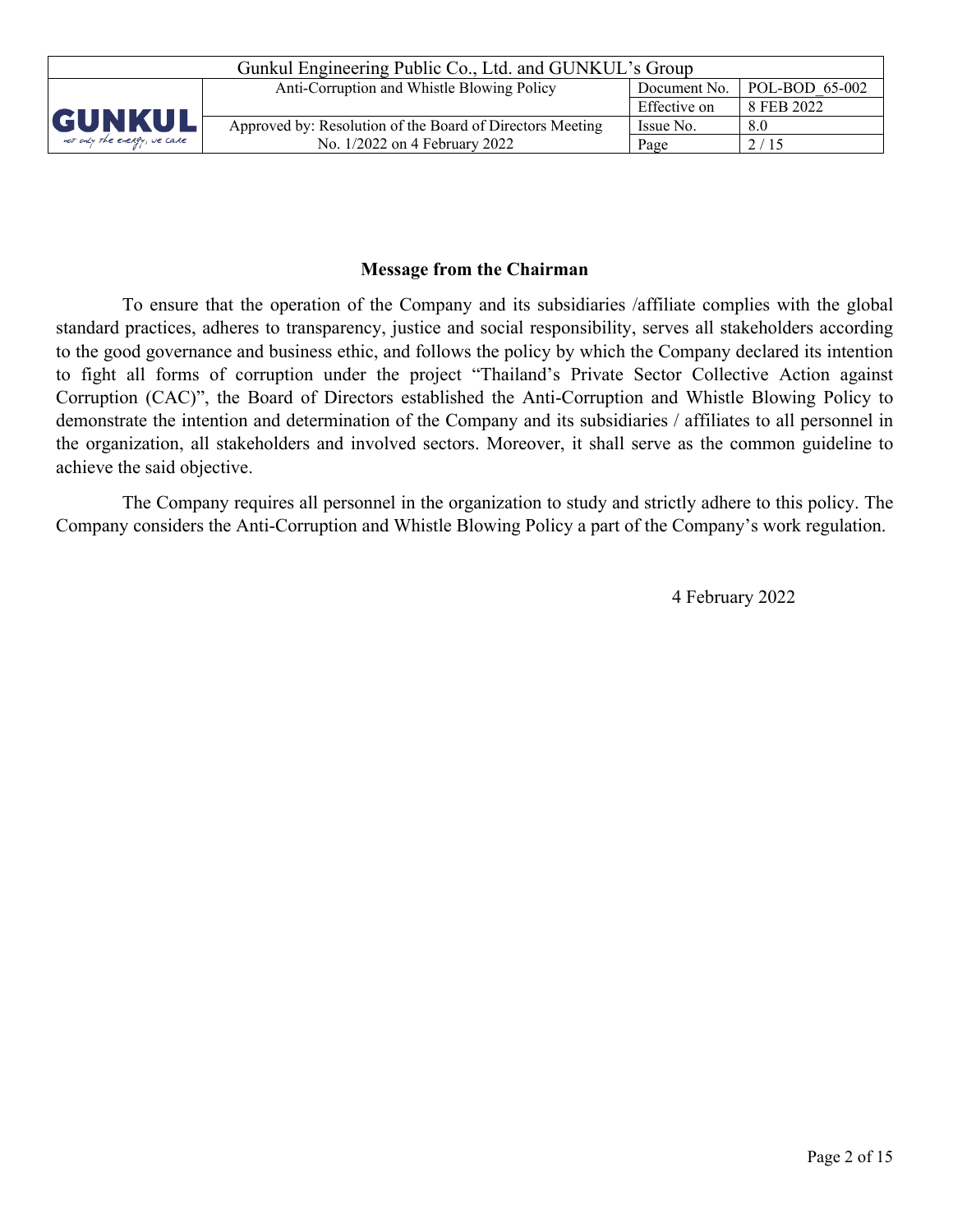| Gunkul Engineering Public Co., Ltd. and GUNKUL's Group                         |                                                           |              |            |  |
|--------------------------------------------------------------------------------|-----------------------------------------------------------|--------------|------------|--|
| $POL-BOD 65-002$<br>Anti-Corruption and Whistle Blowing Policy<br>Document No. |                                                           |              |            |  |
|                                                                                |                                                           | Effective on | 8 FEB 2022 |  |
| <b>GUNKUL</b>                                                                  | Approved by: Resolution of the Board of Directors Meeting | Issue No.    | 8.0        |  |
| not only the energy, we care                                                   | No. 1/2022 on 4 February 2022                             | Page         | 3/15       |  |

## **Introduction**

GUNKUL ENGINEERING PUBLIC CO., LTD. and its subsidiaries and affiliates operate the business with adherence to morality, ethic, honesty, responsibility to the society and all stakeholders, in accordance with the good governance and ethic, as well as policy and practice guideline for the stakeholders and prescribed missions, in order to affirm its intention and determination on anti-corruption.

To consider and carefully operate the business which may cause the risk of corruption, the Company set up the "Anti-Corruption and Whistle Blowing Policy" in writing to serve as an operational guideline of the organization for the transparency and sustainability.

## **1. Definition and Forms of Corruption**

### **Definition**

| "Company"<br>"GUNKUL's Group" | Gunkul Engineering Public Co., Ltd.<br>Subsidiaries and affiliates of Gunkul Engineering Public Co., Ltd.                                                                                                                                                                                                                                                                                                                                                                                                                                                                                                  |
|-------------------------------|------------------------------------------------------------------------------------------------------------------------------------------------------------------------------------------------------------------------------------------------------------------------------------------------------------------------------------------------------------------------------------------------------------------------------------------------------------------------------------------------------------------------------------------------------------------------------------------------------------|
| "Board of Directors"          | Directors of Gunkul Engineering Public Co., Ltd. and subsidiaries / affiliates                                                                                                                                                                                                                                                                                                                                                                                                                                                                                                                             |
| "Executive"                   | One with the position of the Assistant Director of the Department or higher<br>of Gunkul Engineering Public Co., Ltd. and subsidiaries / affiliates.                                                                                                                                                                                                                                                                                                                                                                                                                                                       |
| "Personnel"                   | Directors, executives, all employees and staffs of Gunkul Engineering Public<br>Co., Ltd. and subsidiaries / affiliates.                                                                                                                                                                                                                                                                                                                                                                                                                                                                                   |
| "Related Person"              | Mediator and business representative, consultant, or the employee of Gunkul<br>Engineering Public Co., Ltd. or its subsidiaries / affiliates.                                                                                                                                                                                                                                                                                                                                                                                                                                                              |
| "Stakeholder"                 | Shareholders, employees, customers, trade partners, rivals, governmental<br>sector, society and community                                                                                                                                                                                                                                                                                                                                                                                                                                                                                                  |
| "Cheat"                       | Seeking for unlawful benefit for oneself or others for example false financial<br>evidence, use of assets of the Company and its subsidiaries / affiliates for<br>personal benefits, peculation, embezzlement, defraud, act of conflict of<br>interest.                                                                                                                                                                                                                                                                                                                                                    |
| "Corruption"                  | Power abuse for the personal benefits, all forms of bribery, offer of contract<br>or promise, demand or reception of money, asset and other benefits in<br>improper manner from the governmental officials, governmental agency or<br>private agency. This shall include the business benefit facilitation of for<br>oneself or his allies through the corrupted duty performance, except in case<br>that the laws, regulations, notifications, requirements, customs, local<br>traditions and trade norms allow to do so by acquiring or maintaining<br>business or any other improper business benefits. |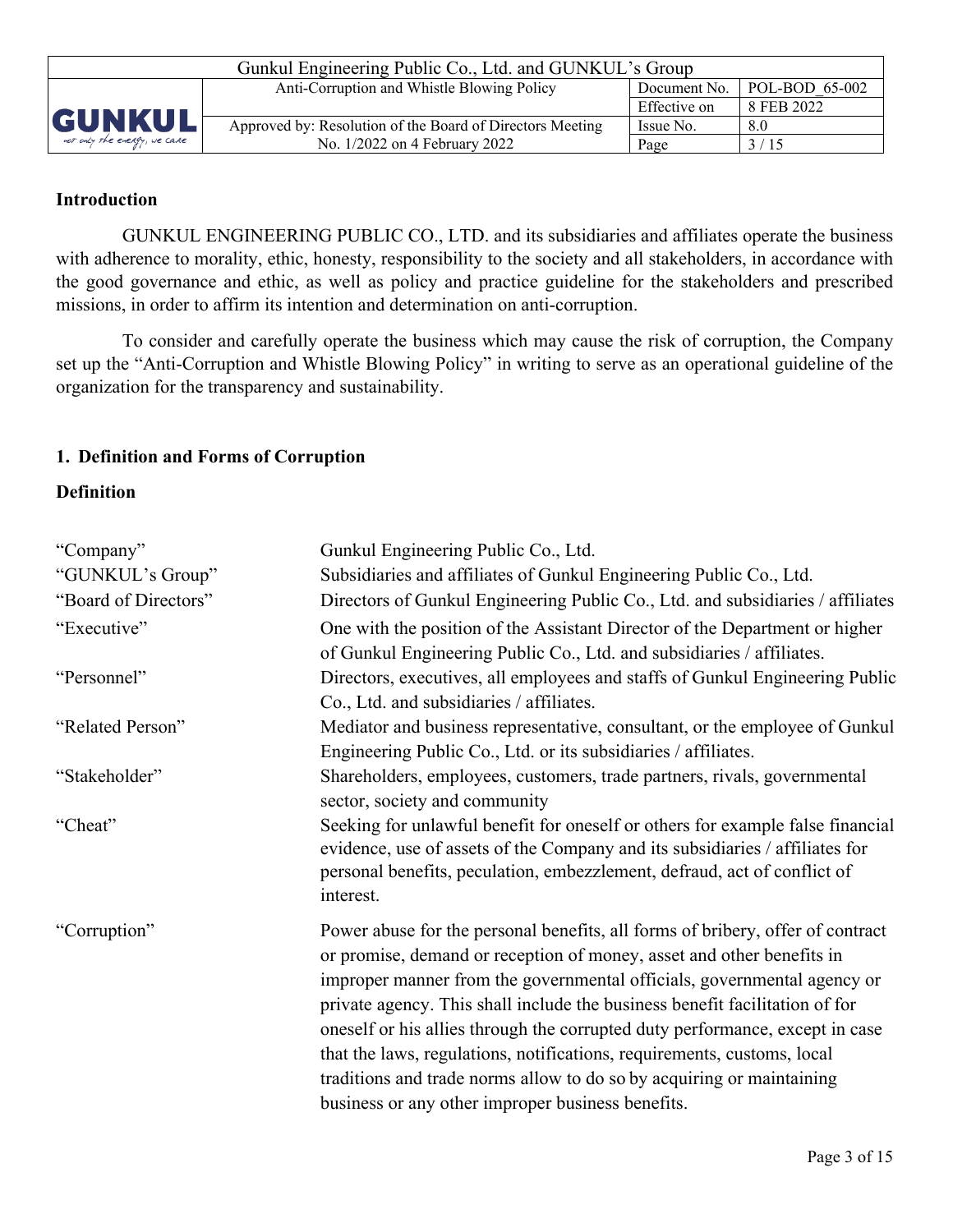| Gunkul Engineering Public Co., Ltd. and GUNKUL's Group                              |                                                           |              |            |  |
|-------------------------------------------------------------------------------------|-----------------------------------------------------------|--------------|------------|--|
| $\mid$ POL-BOD 65-002<br>Anti-Corruption and Whistle Blowing Policy<br>Document No. |                                                           |              |            |  |
|                                                                                     |                                                           | Effective on | 8 FEB 2022 |  |
| <b>GUNKUL</b>                                                                       | Approved by: Resolution of the Board of Directors Meeting | Issue No.    | 8.0        |  |
| not only the energy, we care                                                        | No. 1/2022 on 4 February 2022                             | Page         | 4/15       |  |

| "Political          | Granting of any money, assets, privilege or place to facilitate the political party,                                                                                                                                                                                                                                                |
|---------------------|-------------------------------------------------------------------------------------------------------------------------------------------------------------------------------------------------------------------------------------------------------------------------------------------------------------------------------------|
| Assistance"         | politician or politic-related person.                                                                                                                                                                                                                                                                                               |
| "Donation for       | Donation of money, objects or anything with the calculable financial value to the charity                                                                                                                                                                                                                                           |
| Charity"            | organization without any return.                                                                                                                                                                                                                                                                                                    |
| "Financial Support" | The money, objects or return with the calculable financial value paid to or received from<br>customers, trade partners, business partners in an appropriate opportunity to promote the<br>trade reliability of the brand or the reputation of the Company and its subsidiaries /<br>affiliates, or to create the business relation. |

## **2. Forms of Corruption**

Any action which promotes, facilitates or supports any person, group of persons or organization in return of the business benefit which contradicts the business ethic.

### **3. Scope of Implementation**

This policy applies to the personnel of the Company and its subsidiaries and affiliates. In addition, it shall promotes and support all involved persons and stakeholders to adhere to the same guideline with that of the Company.

### **4. Anti-Corruption and Whistle Blowing Policy**

The policy of Gunkul Engineering Public Company Limited and its subsidiaries / affiliates forbids the Directors, executives, employees and staffs to commit any action in relation to all forms of corruption, whether it is direct or indirect, in the position of receiver, grantor or one who offers the bribery to the related person or organization. The Company shall annually review the policy and guideline to respond to the changes of business, regulation, requirement and legal specification.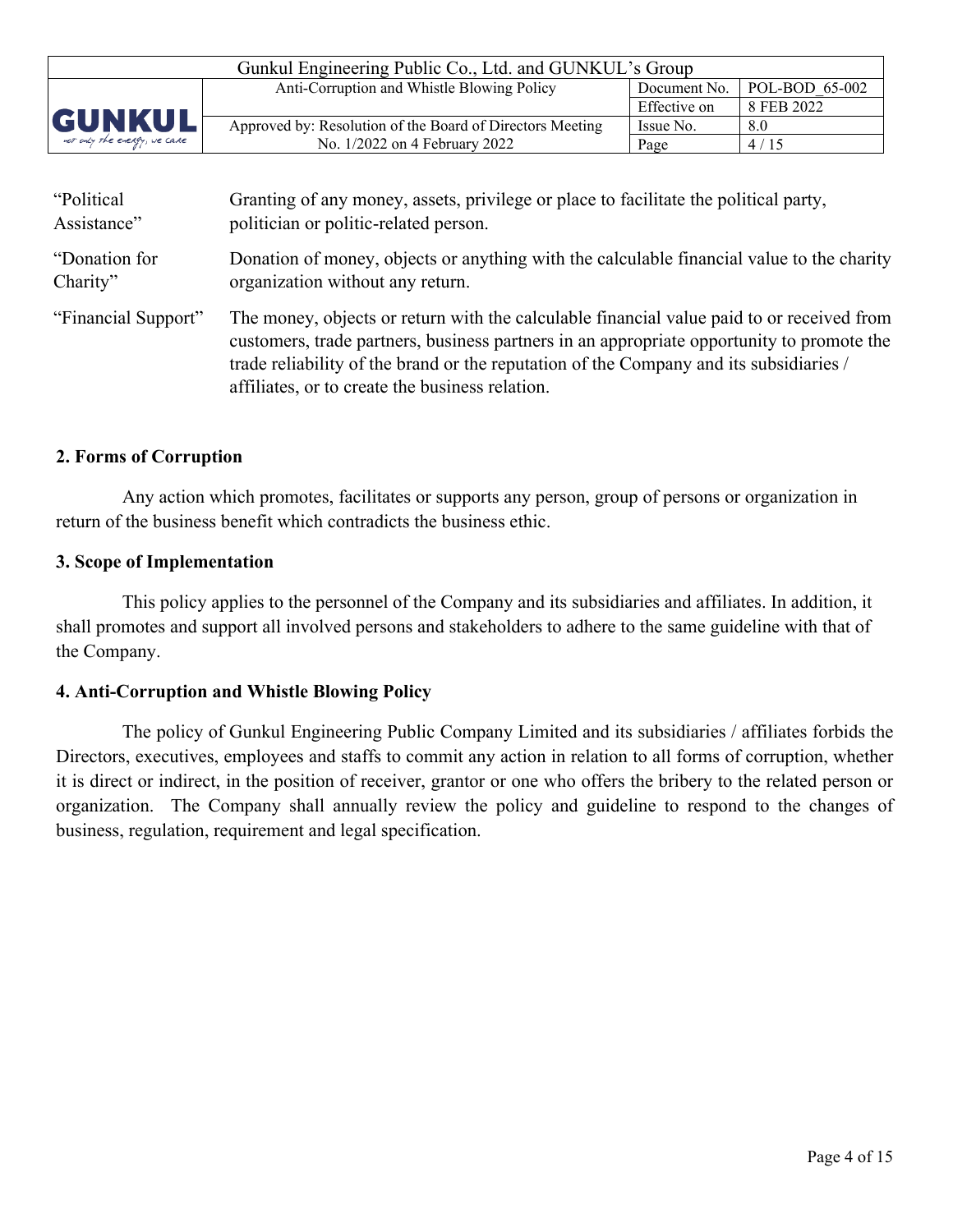| Gunkul Engineering Public Co., Ltd. and GUNKUL's Group |                                                                                      |              |            |  |  |
|--------------------------------------------------------|--------------------------------------------------------------------------------------|--------------|------------|--|--|
|                                                        | $\vert$ POL-BOD 65-002<br>Anti-Corruption and Whistle Blowing Policy<br>Document No. |              |            |  |  |
|                                                        |                                                                                      | Effective on | 8 FEB 2022 |  |  |
| GUNKUL                                                 | Approved by: Resolution of the Board of Directors Meeting                            | Issue No.    | 8.0        |  |  |
| not only the energy, we care                           | No. 1/2022 on 4 February 2022                                                        | Page         | 5/15       |  |  |

## **5. Duties and Responsibilities**

- 5.1 **The Board of Directors**: To set up the policy, supervise and promote the anti-corruption process in the organization, so that the personnel in the Company shall understand and realize the significance of anti-corruption as the organizational culture and value.
- 5.2 **Audit Committee**: To supervise the compliance with the anti-corruption measure, by auditing the financial and accounting reports, the internal control system, the internal audit system, and the risk management system in relation to the anti-corruption measure, to receive the report regarding the corrupted action which the personnel of the organization involves, to verify the received reports and propose the report to the Board of Directors for the acknowledgment or solution.
- 5.3 **Good Corporate Governance Committee**: To set up the framework and review the anticorruption policy, to supervise and encourage all personnel to strictly adhere to the anti-corruption policy in compliance with the good governance policy.
- 5.4 **Risk Management Committee**: To supervise and support the operation to prevent the risk of corruption, to assess the risk arising from the operation of all sectors in the organization to adequately and properly serve as the information in establishing or reviewing the policy and measures.
- 5.5 **Nomination and Remuneration Committee**: To set up the framework for transparent and fair nomination and remuneration consideration.
- 5.6 **Executive Committee**: To establish the system and measures to support and promote the anticorruption policy to communicate with the employees and all involved persons, as well as stakeholders for their compliance. To assess and review the properness of the system and measures to respond to the changes of business, regulation, requirement and legal specification.
- 5.7 **Executive of the Internal Audit**: To audit and review the operation to affirm the accuracy and compliance with the policy, guideline, operation authority, regulations, laws and requirements of the supervising agency. To ensure that the control system is suitable and adequate to the risk of possible corruption and propose the report to the Audit Committee.
- 5.8 **Employees and Staff**: To comply with and follow the regulations, laws and requirements of the supervising agency, and to understand and realize the significance of anti-corruption.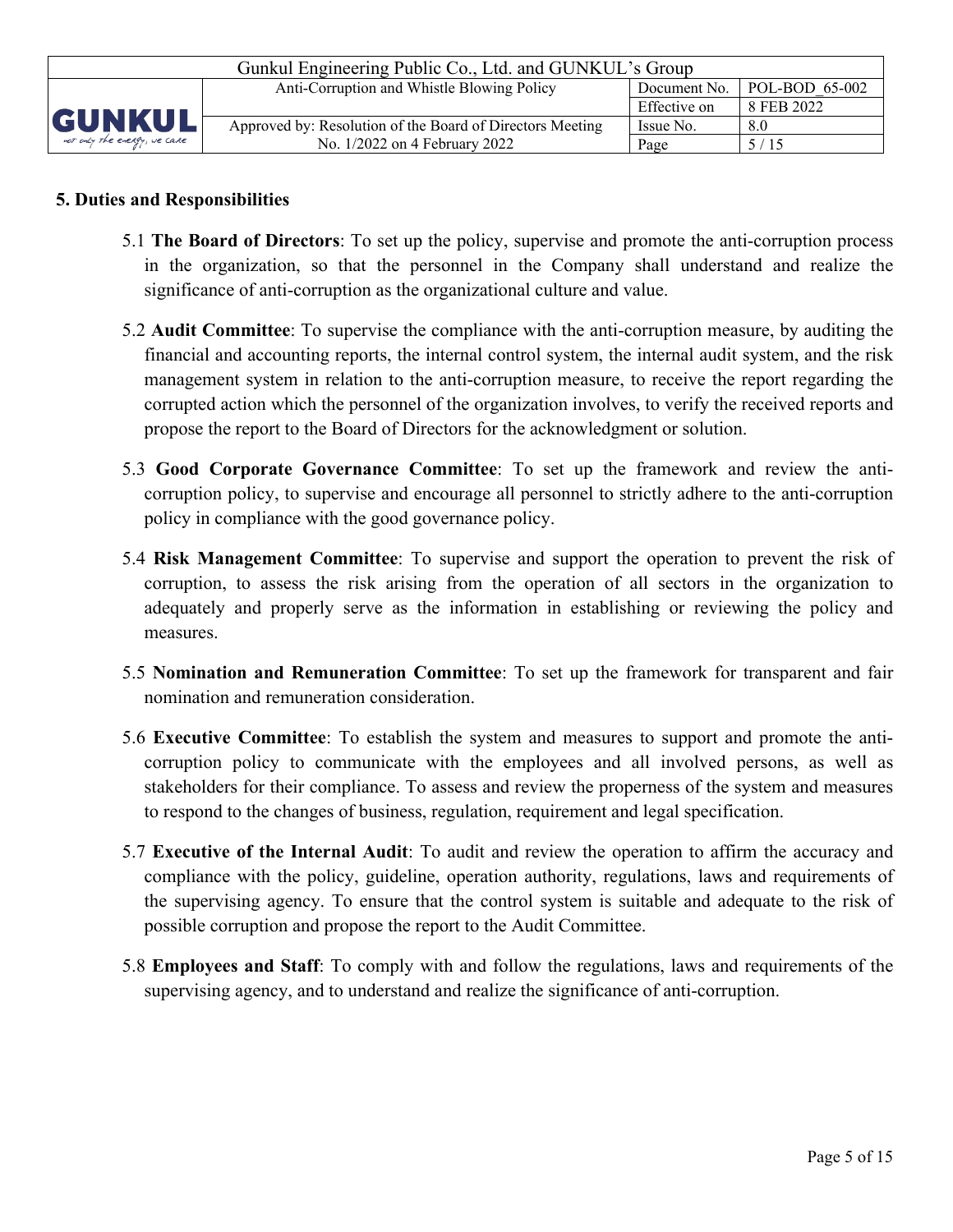| Gunkul Engineering Public Co., Ltd. and GUNKUL's Group |                                                                                      |              |            |  |  |
|--------------------------------------------------------|--------------------------------------------------------------------------------------|--------------|------------|--|--|
|                                                        | $\vert$ POL-BOD 65-002<br>Anti-Corruption and Whistle Blowing Policy<br>Document No. |              |            |  |  |
|                                                        |                                                                                      | Effective on | 8 FEB 2022 |  |  |
| <b>GUNKUL</b>                                          | Approved by: Resolution of the Board of Directors Meeting                            | Issue No.    | 8.0        |  |  |
| not only the energy, we care                           | No. 1/2022 on 4 February 2022                                                        | Page         | 6/15       |  |  |

# **6. Guideline**

- 6.1 Gunkul Engineering Public Company Limited and its subsidiaries / affiliates are determined to adopt the anti-corruption notion as the organizational culture.
- 6.2 The personnel of Gunkul Engineering Public Company Limited and its subsidiaries / affiliates shall comply with the anti-corruption policy and business ethic. They shall not, either directly or indirectly, engage with the corruption for the benefits of themselves and involved persons. In this regard, the Directors and executives shall act as a good model and supervise all employees to comply with the anti-corruption measure.
- 6.3 Gunkul Engineering Public Company Limited and its subsidiaries / affiliates shall set up the internal control system with consideration on the control of corruption risk. Moreover, the Company shall assess the risk and adequately and properly establish the risk management measure.
- 6.4 Gunkul Engineering Public Company Limited and its subsidiaries / affiliates shall set up the process to audit the sale, marketing and procurement system and operation to be transparent in compliance with the regulations and procedure of the Company. In addition, they shall assess the risk of corruption and manage the proper solution.
- 6.5 Gunkul Engineering Public Company Limited and its subsidiaries / affiliates shall set up the process to keep the documents and records in preparation for verification and accuracy affirmation of the financial reports. They shall set up the operation procedure to ensure that all transactions are recorded and can be explained. They shall arrange the internal control and inspect the accounting and data preservation to ensure that the record of financial transactions is based on evidences adequately for the verification. This shall affirm the efficiency of the anti-corruption measure.
- 6.6 Gunkul Engineering Public Company Limited and its subsidiaries / affiliates shall have the measure to encourage employees of all levels not to disregard or ignore the possible act of corruption. In this case, they shall immediately notify the supervisor thereof or report such action via the channels stipulated in this policy. In this regard, the Company shall has the measure to protect the corruption-reporting employee, the complaint reporter or the employee cooperating with the corruption report process as stipulated in the "Anti-Corruption and Whistle Blowing Policy" and "Confidentiality preservation and Confidentiality protection and non-disclosure measure."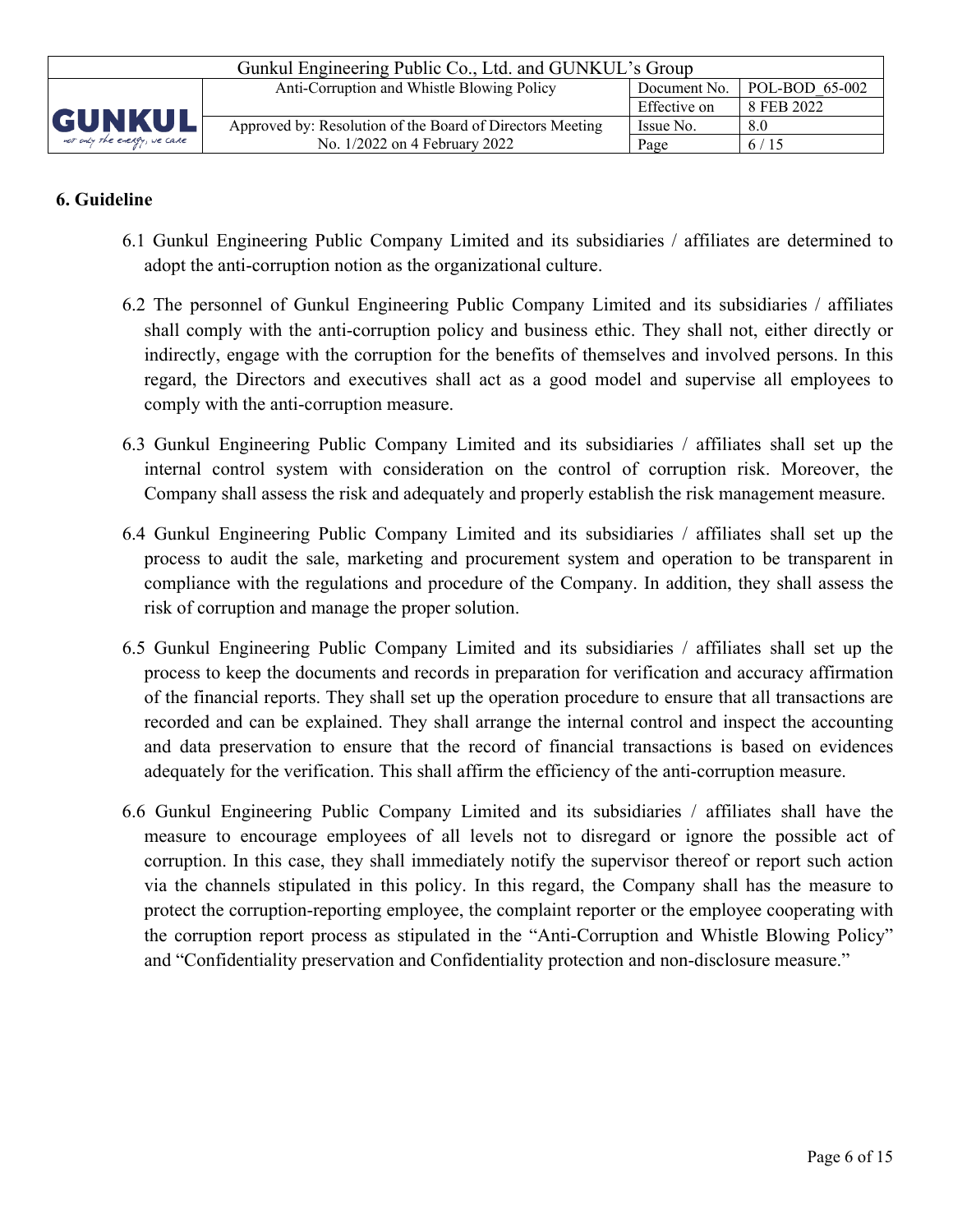| Gunkul Engineering Public Co., Ltd. and GUNKUL's Group                         |                                                           |              |            |  |
|--------------------------------------------------------------------------------|-----------------------------------------------------------|--------------|------------|--|
| $POL-BOD 65-002$<br>Anti-Corruption and Whistle Blowing Policy<br>Document No. |                                                           |              |            |  |
|                                                                                |                                                           | Effective on | 8 FEB 2022 |  |
| <b>GUNKUL</b>                                                                  | Approved by: Resolution of the Board of Directors Meeting | Issue No.    | 8.0        |  |
| not only the energy, we care                                                   | No. 1/2022 on 4 February 2022                             | Page         | 7/15       |  |

- 6.7 The personnel of Gunkul Engineering Public Company Limited and its subsidiaries / affiliates who commits the act of corruption which contradicts the ethic of the Company and its subsidiaries / affiliates shall be a subject of penalty in accordance with the regulation prescribed by the Company and its subsidiaries / affiliates.
- 6.8 The high-ranked executives shall regularly report the audit result according to the anti-corruption measure to the audit committee and the Board of Directors.
- 6.9 Gunkul Engineering Public Company Limited and its subsidiaries / affiliates shall arrange the training, promote the knowledge and awareness of the anti-corruption policy among the personnel and involved persons at least once a year. The training for the new personnel shall be a part of the Company's orientation. Moreover, it shall require the involved persons to submit the anti-corruption policy acknowledgement form to the Company and its subsidiaries / affiliates.
- 6.10 Gunkul Engineering Public Company Limited and its subsidiaries / affiliates shall promote the outsiders and stakeholders to be aware of the anti-corruption policy and participate in suppression of the corruption via the communication channels of the Company, so that they realize that the Company and its subsidiaries / affiliates are determined to seriously fight with the corruption.

#### **7. Requirements for Operation**

- 7.1 Any operation in accordance with the anti-corruption policy shall follow the guideline stipulated in this policy, as well as the good governance manual, the business ethic manual, relevant policy, principle, regulation, requirement, specification, guideline, operational manual, and any guideline which the Company and its subsidiaries / affiliates may establish in the future.
- 7.2 This policy shall apply to all activities in relation to the operation of the Company and its subsidiaries / affiliates.
- 7.3 This policy shall apply to the human resource management process, covering the personnel recruitment or selection, promotion, training, evaluation and award granting. The supervisors of all levels shall communicate and create the good understanding with the employees, so that the policy shall efficiently apply to the business activities under the responsibility and supervision.
- 7.4 There shall be the annual risk assessment for the relevant activities or activities prone to the corruption in the organization. The risk assessment shall be used to make the operational manual for the involved persons.
- 7.5 For the clarification in operations which have the high risk of corruption, the personnel of the Company and its subsidiaries / affiliates shall carefully carry out the following issues;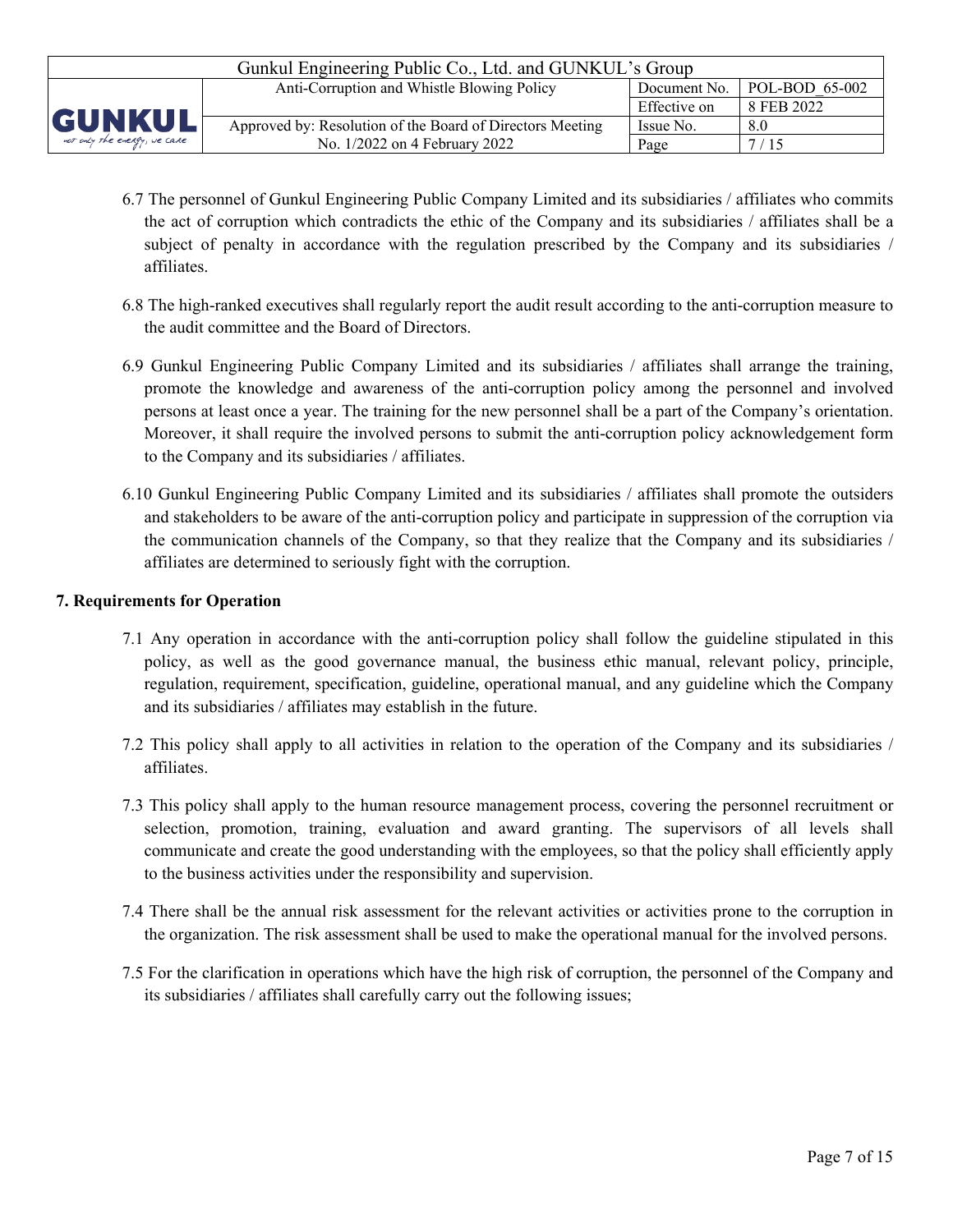| Gunkul Engineering Public Co., Ltd. and GUNKUL's Group                       |                                                           |              |            |  |
|------------------------------------------------------------------------------|-----------------------------------------------------------|--------------|------------|--|
| POL-BOD 65-002<br>Anti-Corruption and Whistle Blowing Policy<br>Document No. |                                                           |              |            |  |
|                                                                              |                                                           | Effective on | 8 FEB 2022 |  |
| <b>GUNKUL</b>                                                                | Approved by: Resolution of the Board of Directors Meeting | Issue No.    | 8.0        |  |
| not only the energy, we care                                                 | No. 1/2022 on 4 February 2022                             | Page         | 8/15       |  |

7.5.1 Reception or granting any present, property or benefit, including welcoming service charge and other expenses shall be in accordance with the prevailing norm. Their value shall not beyond the proper level to the extent that it affects the duty performance.

- Reception or granting any present, property or benefit, including welcoming service charge and other expenses shall follow the approval process of the Company and its subsidiaries / affiliates.

- Reception of any present, property or benefit of the value more than 5,000 Baht in accordance with the prevailing norm shall be reported to the Director of the Department by submitting the "report of the personnel's reception of any present, property or benefit" (Attachment 1). In this regard, the personnel shall deliver the present, property or benefit to the human resource department for the further use in any activity as deemed appropriate.

- 7.5.2 Reception or granting money donation for charity or any financial support shall be transparent and lawful under the inspection, approval and review process. It shall be evidenced to comply with the Company' approval process.
- 7.5.3 It is forbidden to, directly or indirectly, grant or receive the bribery to the official, agency, representative or relevant person of governmental or private sector, to facilitate the business operation.
- 7.6 If the personnel do not comply with the anti-corruption measure or the personnel violates or refuses to comply with this policy, either directly or indirectly, the Company and its subsidiaries / affiliates shall impose the disciplinary penalty according to the prescribed regulation. Besides, the Company and its subsidiaries / affiliates may pursue the legal action if such violation is unlawful.

# **8. Whistle Blowing on Anti-Corruption Complaint**

- 8.1 When the personnel find the act of direct or indirect corruption in relation to the Company and its subsidiaries / affiliates, for example the reception or offer of bribery by the personnel in the organization to the governmental agency's official or private agency's official.
- 8.2 When the personnel find the wrong-doing according to the regulation of the Company and its subsidiaries / affiliates which affects the internal control system to the extent that it can be hypothesized that the wrong-doing is a channel of corruption.
- 8.3 When the personal finds any action which ruin the Company and its subsidiaries / affiliates' benefits and reputation.
- 8.4 When the personal finds any action which contradicts the laws, morality or business ethic.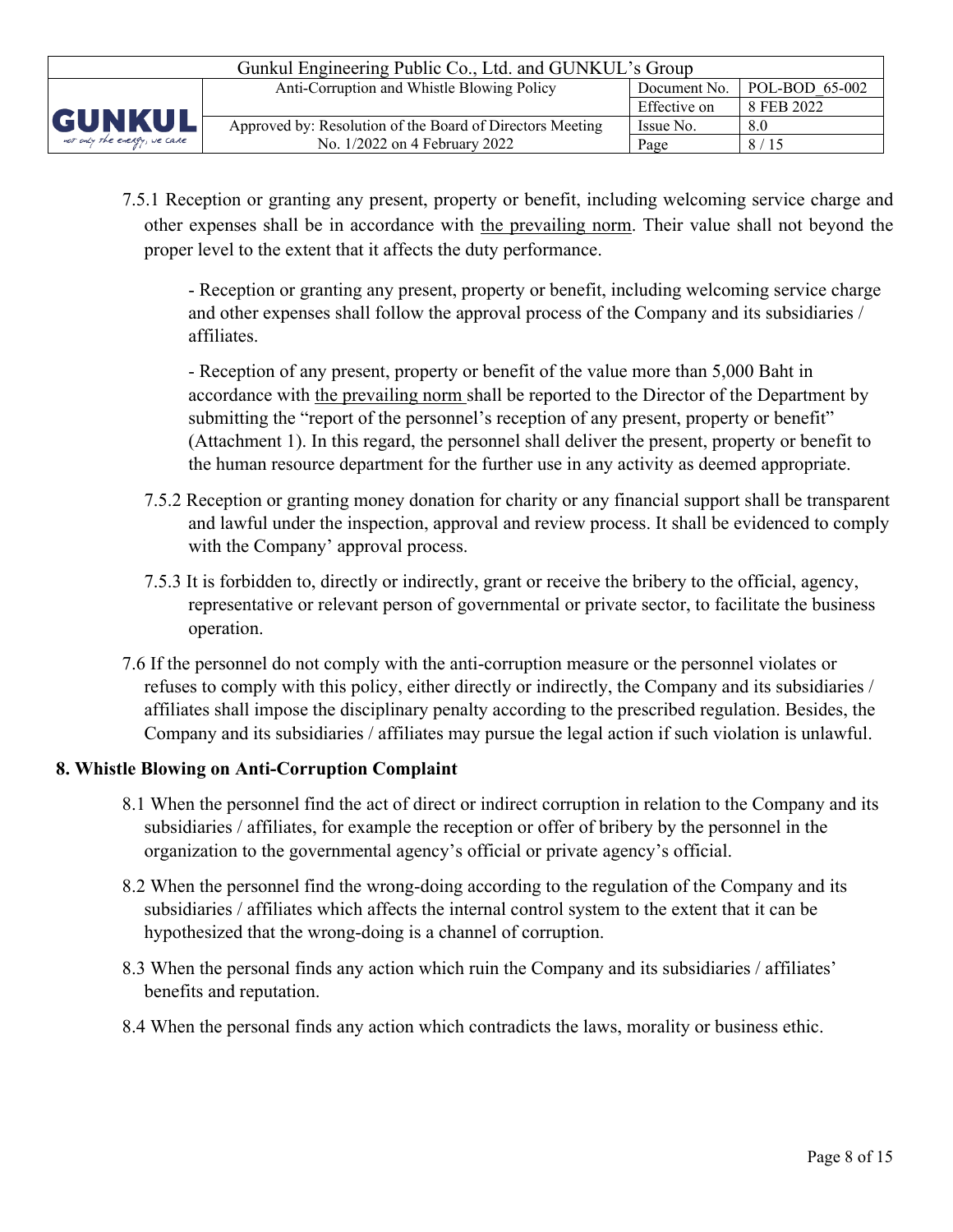| Gunkul Engineering Public Co., Ltd. and GUNKUL's Group |                                                                              |              |            |  |  |
|--------------------------------------------------------|------------------------------------------------------------------------------|--------------|------------|--|--|
|                                                        | POL-BOD 65-002<br>Anti-Corruption and Whistle Blowing Policy<br>Document No. |              |            |  |  |
|                                                        |                                                                              | Effective on | 8 FEB 2022 |  |  |
| <b>GUNKUL</b>                                          | Approved by: Resolution of the Board of Directors Meeting                    | Issue No.    | 8.0        |  |  |
| not only the energy, we care                           | No. 1/2022 on 4 February 2022                                                | Page         | 9/15       |  |  |

# **9. Reporting on Complaining Channels**

The Board of Directors assigns the Audit Committee to receive the corruption reports, complaints of the action which could be the direct or indirect corruption to the Company, so that the audit committee shall independently and fairly consider the reports and complaints through the specified channels.

The reporter / complainer shall identify the details of the report or complaint (such as name or title of the wrong-doer, the wrong action, the time that the wrong action was found), together with the name, address and contact mobile number of the reporter / complainer. The corruption report / complaint shall be submitted via one of the following channels;

- 1) Submit via the Audit Committee's e-mail : audit committee@gunkul.com
- 2) Submit via the company's website : [www.gunkul.com,](http://www.gunkul.com/) click at "complaint channel"
- 3) Submit via the postal mail to

Chairman of the Audit Committee

GUNKUL ENGINEERING PUBLIC CO., LTD.

1177 Pearl Bangkok Building, 8th Floor, Phaholyothin Road, Phayathai District, Bangkok 10400

4) Submit via "Whistle Blowing and Corruption Complaint" Box which is set in the Company and can be opened by the Audit Committee and/or The Secretary of the Audit Committee)

# **10. Confidentiality Protection and Non-Disclosure Measure**

To protect the right of the reporter / complainer or the notifier who provide the information with regard to corruption with the good will, the Company shall keep the information of the reporter / complainer confidential. Only the authorized person responsible for the complaint inspection can access the said information.

The authorized person receiving the complaints shall preserve the information, complaint and documentary evidence of the reporter / complainer as confidential. They shall not be disclosed to the nonauthorized person, except in the case of the disclosure required by the law.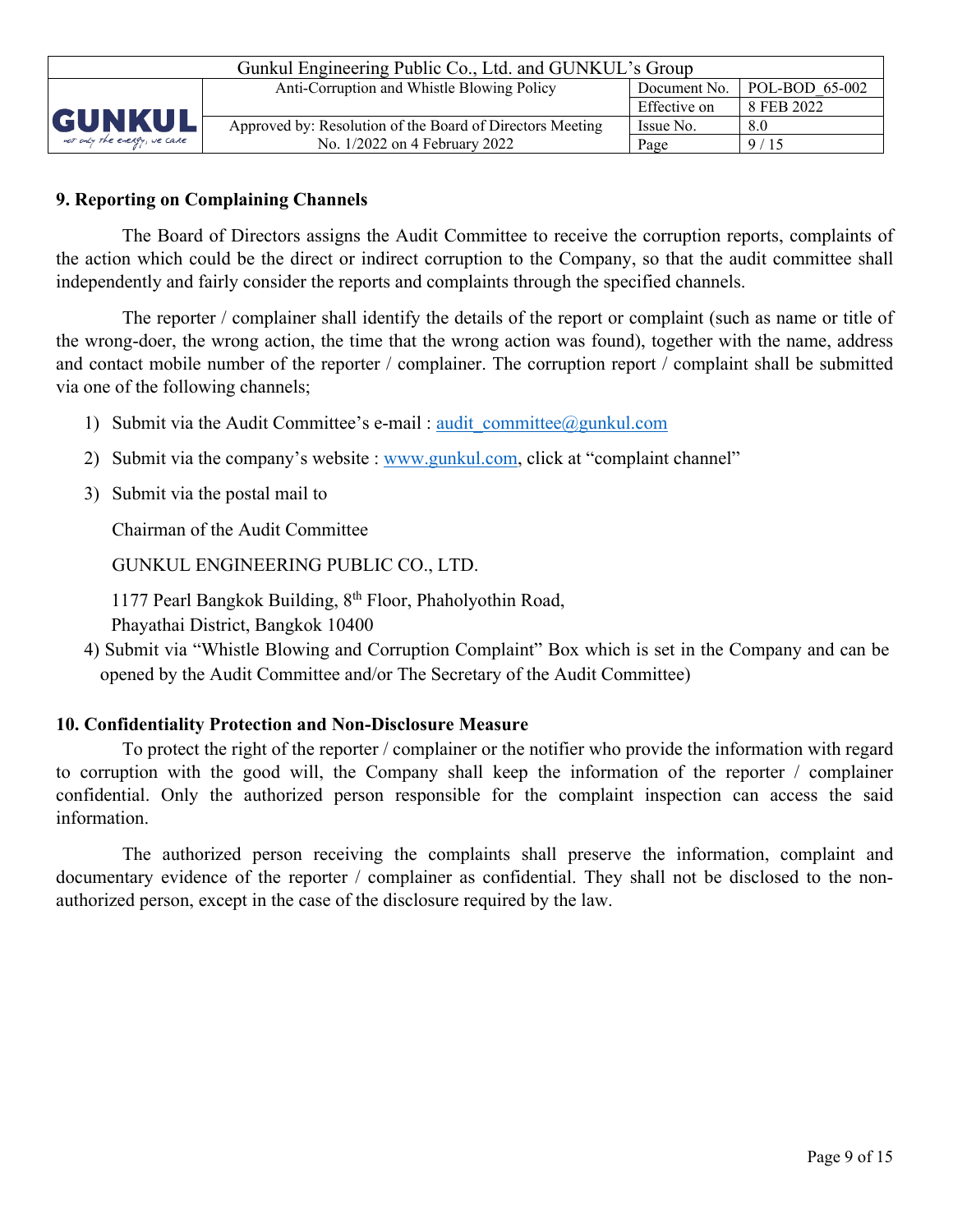| Gunkul Engineering Public Co., Ltd. and GUNKUL's Group |                                                           |              |                        |  |  |
|--------------------------------------------------------|-----------------------------------------------------------|--------------|------------------------|--|--|
|                                                        | Anti-Corruption and Whistle Blowing Policy                | Document No. | $\vert$ POL-BOD 65-002 |  |  |
|                                                        |                                                           | Effective on | 8 FEB 2022             |  |  |
| <b>GUNKUL</b>                                          | Approved by: Resolution of the Board of Directors Meeting | Issue No.    | 8.0                    |  |  |
| not only the energy, we care                           | No. 1/2022 on 4 February 2022                             | Page         | 10/15                  |  |  |

In case of the corruption report / complaint, the Company shall be in charge for protection of the reporter / complainer, witness and information provider of the investigation process, so that they would not be affected by any trouble or injustice arising from their notification, complaint, witness status or information provision.

If the reporter / complainer, information provider or personnel who rejects the corruption is the personnel of the Company and its subsidiaries / affiliates, the Company shall extend the fair protection to prevent the negative consequence from the personnel, such as demotion, penalty, etc. , although it would ruin the Company's business opportunity.

#### **11. Process on Complaint Reception, Investigation and Penalty**

Gunkul Engineering Public Co., Ltd. and subsidiaries / affiliates shall set up the process following the reception of the corruption report or complaint. They shall identify the group of involved person, complaint reception process, investigation and penalty, as follows;

11.1 Group of involved persons

| 1) Corruption Reporter /<br>Complainer  | Person who reports the corruption or submits the complaint                                                                                                                                          |
|-----------------------------------------|-----------------------------------------------------------------------------------------------------------------------------------------------------------------------------------------------------|
| 2) Complaint Receiver                   | Persons who receive the report / complaint via the channels under item 9. They shall<br>include Chairman of the Audit Committee, the Audit Committee and Secretary of the<br><b>Audit Committee</b> |
| 3) Coordinator                          | Person who preserves the information regarding the corruption report / complaint and<br>the result of investigation. In this case, the person is the Secretary of the Audit<br>Committee.           |
| 4) Investigation Committee              | CEO shall set up the Investigation Committee to investigate the fact.                                                                                                                               |
| 5) Audit Committee                      | The Audit Committee of GUNKUL ENGINEERING PUBLIC CO., LTD.                                                                                                                                          |
| 6) Chairman of the Board of<br>Director | The Chairman of the Board of Director of GUNKUL ENGINEERING PUBLIC CO.,<br>LTD.                                                                                                                     |
| $7)$ CEO                                | CEO of GUNKUL ENGINEERING PUBLIC CO., LTD.                                                                                                                                                          |
| 8) Human Resource<br>Department         | Discipline controller                                                                                                                                                                               |
| 9) Secretary of the Audit<br>Committee  | Secretary of the Audit Committee of GUNKUL ENGINEERING PUBLIC CO., LTD.                                                                                                                             |
| 10) Company Secretary                   | Secretary of the Board of Directors of GUNKUL ENGINEERING PUBLIC CO., LTD.                                                                                                                          |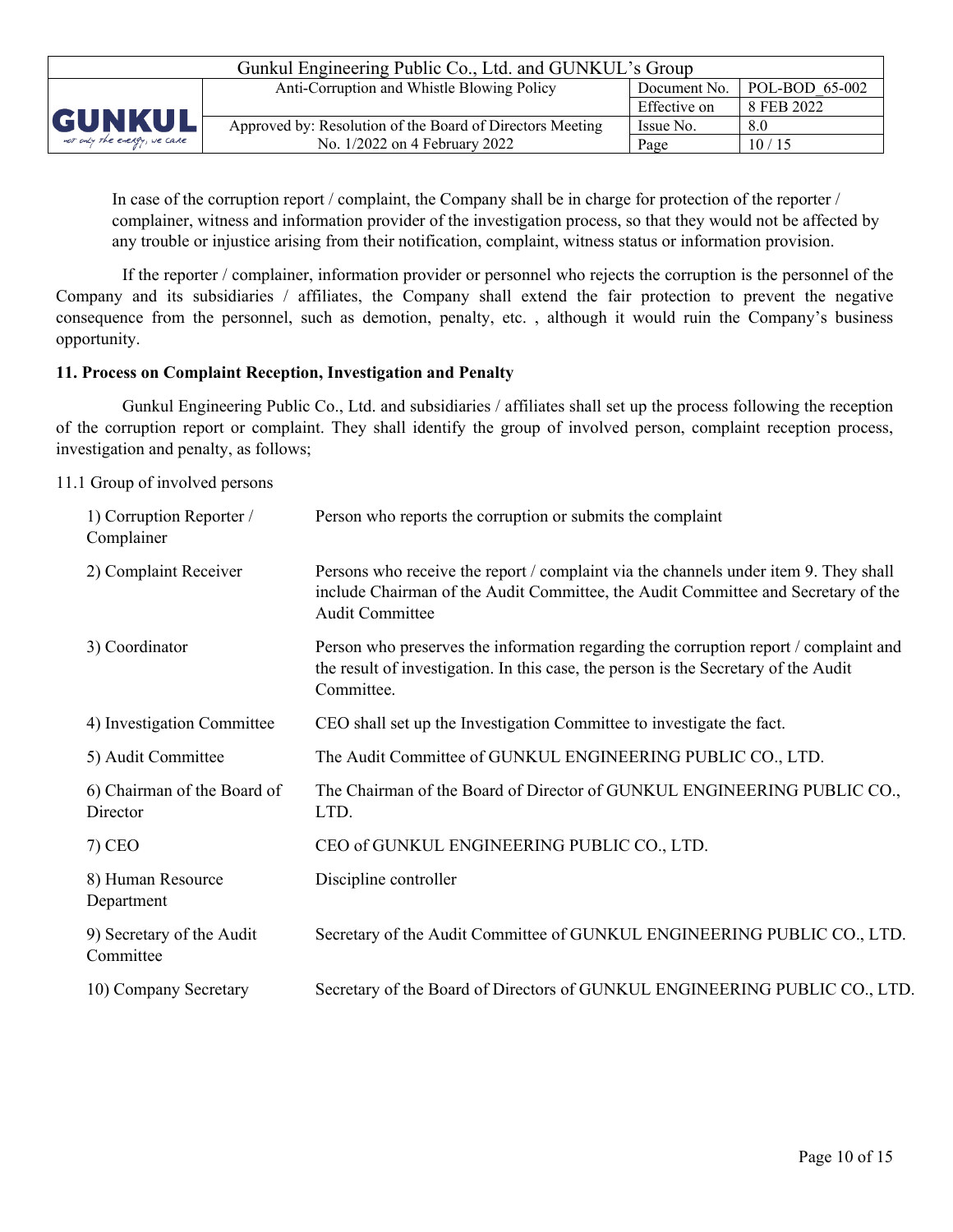| Gunkul Engineering Public Co., Ltd. and GUNKUL's Group                                         |                                                                                     |              |            |  |  |
|------------------------------------------------------------------------------------------------|-------------------------------------------------------------------------------------|--------------|------------|--|--|
|                                                                                                | $\mid$ POL-BOD 65-002<br>Anti-Corruption and Whistle Blowing Policy<br>Document No. |              |            |  |  |
|                                                                                                |                                                                                     | Effective on | 8 FEB 2022 |  |  |
| <b>GUNKUL</b><br>Approved by: Resolution of the Board of Directors Meeting<br>Issue No.<br>8.0 |                                                                                     |              |            |  |  |
| not only the energy, we care                                                                   | No. 1/2022 on 4 February 2022                                                       | Page         | 11/15      |  |  |

11.2 Registration and Submission of Corruption Report / Complaint

1) The personnel receiving the corruption report / complaint shall submit the issue to the coordinator within 3 working days of the reception date of corruption report / complaint.

2) The coordinator submits the issue to the investigation Committee for the consideration or further investigation.

11.3 Investigation

1) After the consideration, if the Investigation Committee deems that; the corruption report / complaint

- the corruption report / complaint is not significant, then the Committee shall submit the issue to the immediate supervisor of the reporting personnel for the further consideration of disciplinary penalty according to the Company's regulation.

- the corruption report / complaint is not based on the fact or does not contradict the Company's benefits, the Committee shall record in the complaint registration and end the investigation.

2) After the consideration, if the Investigation Committee deems that the corruption or the conflict of interest really possibly occurred ;

- The Investigation Committee shall investigate and report the result to the Audit Committee and CEO for consideration and further proceeding according to the Company's regulation and / or the legal penalty.

3) If the corruption report / complaint concerns the corruption of the high-ranked executive

- The Investigation Committee shall investigate and report the result directly to the Investigation Committee for the further proceeding.

### 11.4 Order and Penalty

1) If the reported person is really guilty, the Company shall order the penalty according to the Company's regulation and / or the legal proceeding.

2) After the investigation, if it is found that the corruption report / complaint is not done with the good intention and the reporting person is the personnel of the Company, the Company shall impose the disciplinary penalty according to the Company's regulation.

The investigation must be finalized within 30 days after the complaint was received from the coordinator. (If the investigation cannot be finalized within 30 days, the reason of the delay shall be notified to the coordinator.)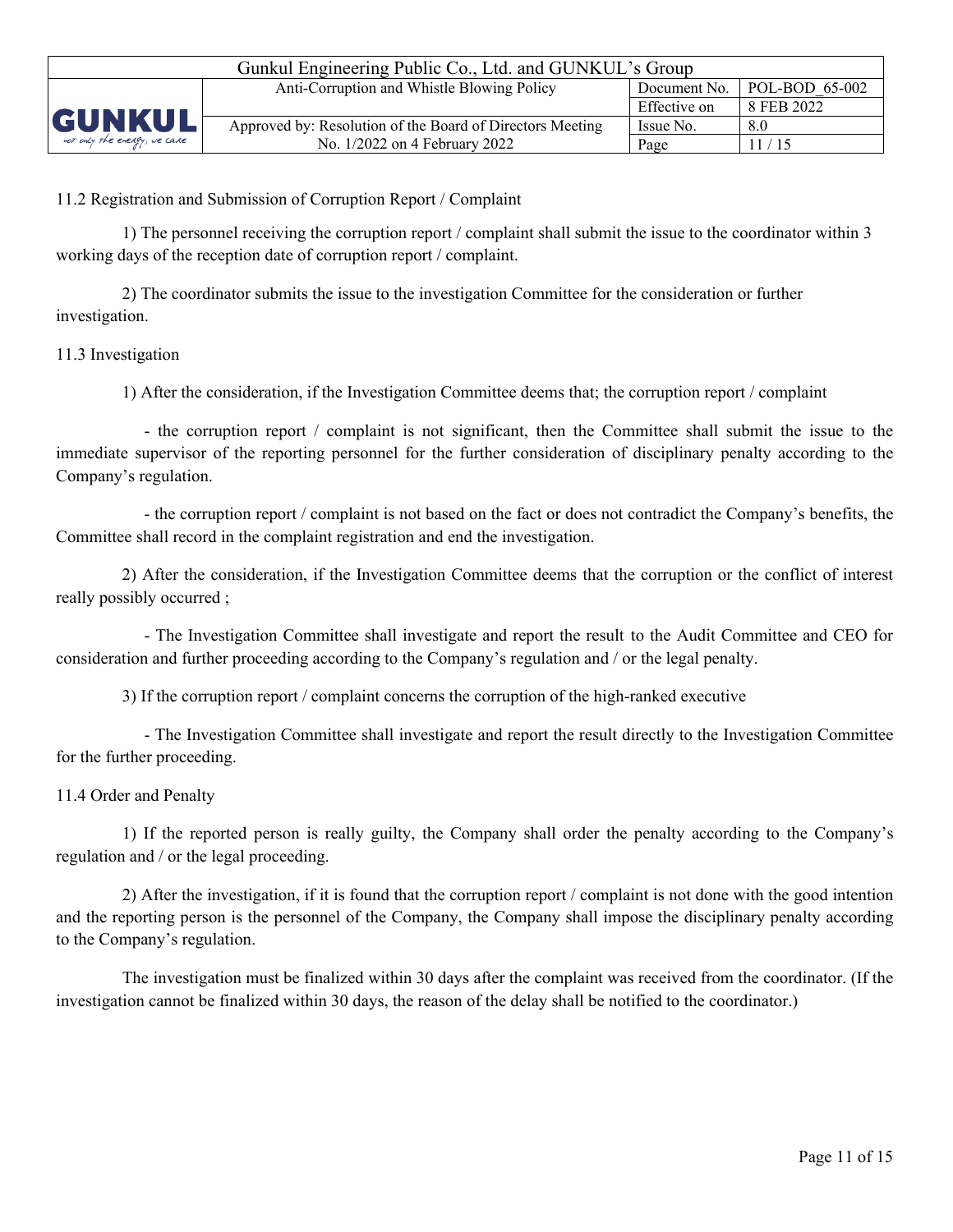| Gunkul Engineering Public Co., Ltd. and GUNKUL's Group |                                                           |              |                |  |  |
|--------------------------------------------------------|-----------------------------------------------------------|--------------|----------------|--|--|
|                                                        | Anti-Corruption and Whistle Blowing Policy                | Document No. | POL-BOD 65-002 |  |  |
|                                                        |                                                           | Effective on | 8 FEB 2022     |  |  |
| <b>GUNKUL</b>                                          | Approved by: Resolution of the Board of Directors Meeting | Issue No.    | 8.0            |  |  |
| not only the energy, we care                           | No. 1/2022 on 4 February 2022                             | Page         | 12/15          |  |  |

11.5 Notification of the Investigation Result to the Reporter / Complainer

1) The Investigation Committee submits the operational result to the coordinator.

2) The coordinator records the operational result in the registration and notifies the result to the reporter / complainer.

3) The coordinator reports the operational result and the following-up (if any) to the Investigation Committee, the Good Governance Committee and the Board of Directors for their acknowledgement. The report shall be proposed every quarter.

## **12. Communication of the Anti-Corruption Policy**

To communicate the anti-corruption policy to all personnel in the organization, the Company shall;

1) Communicate the anti-corruption policy and other relevant policy via the channels, so that the personnel in the organization, relevant persons, and stakeholders can efficiently access to the policy.

2) Hold the anti-corruption policy training for the personnel of the organization and stakeholders once a year.

3)Encourage the employees to participate in the projects or activities held by the governmental or private sectors to affirm the determination of the Company and its subsidiaries / affiliates in compliance with the anti-corruption policy.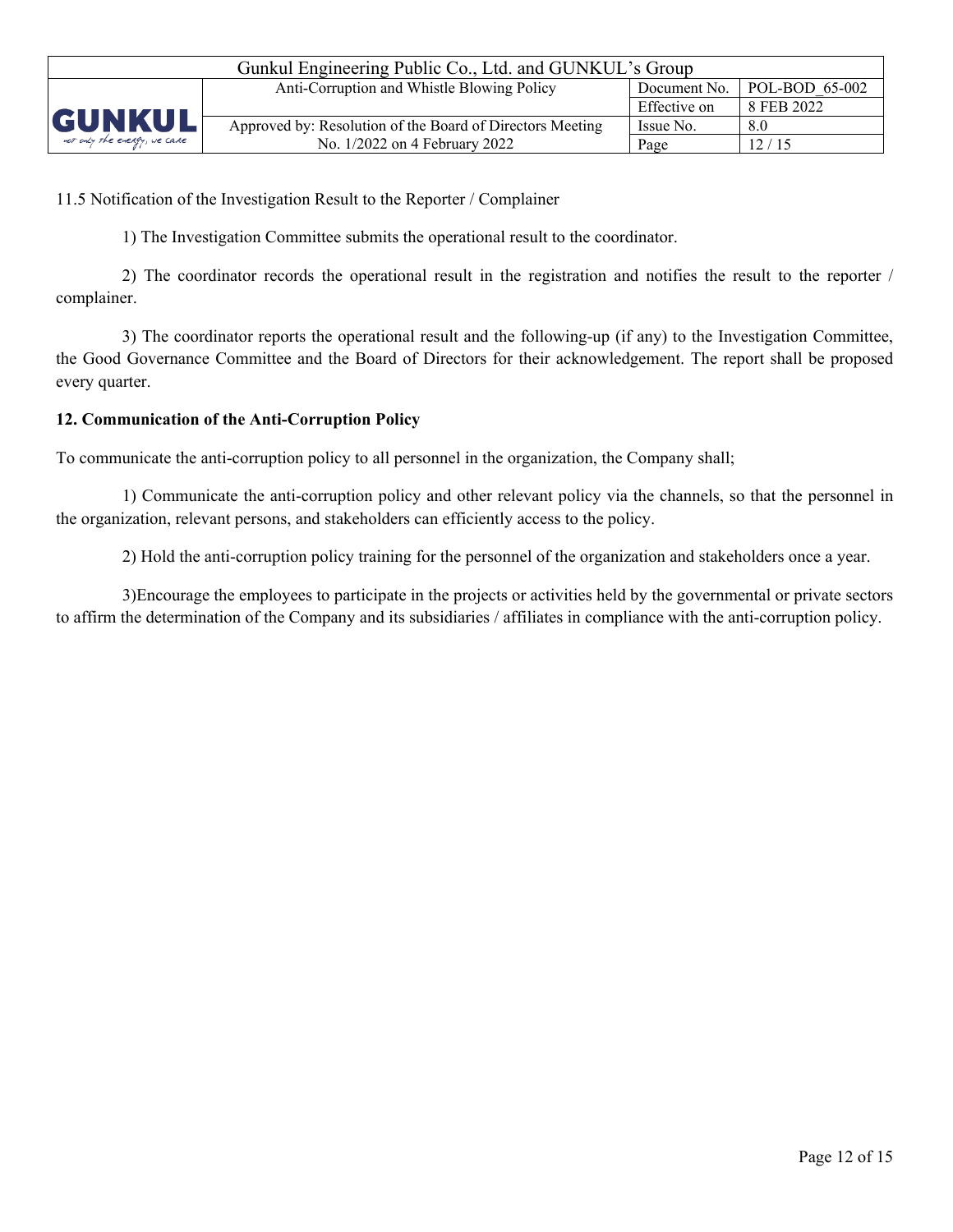| Gunkul Engineering Public Co., Ltd. and GUNKUL's Group |                                                                                      |              |            |  |  |
|--------------------------------------------------------|--------------------------------------------------------------------------------------|--------------|------------|--|--|
|                                                        | $\vert$ POL-BOD 65-002<br>Anti-Corruption and Whistle Blowing Policy<br>Document No. |              |            |  |  |
|                                                        |                                                                                      | Effective on | 8 FEB 2022 |  |  |
| <b>GUNKUL</b>                                          | Approved by: Resolution of the Board of Directors Meeting                            | Issue No.    | 8.0        |  |  |
| not only the energy, we care                           | No. 1/2022 on 4 February 2022                                                        | Page         | 13/15      |  |  |

# **Revision record**

| Document   | Issue No.     | Date            | Revised part | Reason of revision                   | Date of      |
|------------|---------------|-----------------|--------------|--------------------------------------|--------------|
| No.        | /Revision No. |                 |              |                                      | Cancellation |
| <b>OMD</b> | 1.0           | 29 December     | Rewritten    | To comply with the                   | 25 December  |
| 2559/13    |               | 2016            |              | principles of the supervising        | 2017         |
|            |               |                 |              | agency and the current               |              |
|            |               |                 |              | operations                           |              |
| <b>OMD</b> | 2.0           | 25 December     | Reviewed     | To comply with the                   | 19 November  |
| 2560/13    |               | 2017            |              | principles of the supervising        | 2018         |
|            |               |                 |              | agency and the current               |              |
|            |               |                 |              | operations                           |              |
| <b>OMD</b> | 3.0           | 19 November     | Reviewed     | To comply with the                   | 8 November   |
| 2561/07    |               | 2018            |              | principles of the supervising        | 2019         |
|            |               |                 |              | agency and the current<br>operations |              |
| <b>OMD</b> | 4.0           | 8 November      | Reviewed     | To comply with the                   | 2 March 2020 |
| 2562/18    |               | 2019            |              | principles of the supervising        |              |
|            |               |                 |              | agency and the current               |              |
|            |               |                 |              | operations                           |              |
| <b>OMD</b> | 5.0           | 2 March 2020    | Reviewed     | To comply with the                   | 1 March 2021 |
| 2563/06    |               |                 |              | principles of the supervising        |              |
|            |               |                 |              | agency and the current               |              |
|            |               |                 |              | operations                           |              |
| POL-BOD    | 6.0           | 1 March 2021    | Reviewed     | To comply with the                   | 12 November  |
| 64-011     |               |                 |              | principles of the supervising        | 2021         |
|            |               |                 |              | agency and the current               |              |
|            |               |                 |              | operations                           |              |
| POL-BOD    | 7.0           | 12 November     | Reviewed     | To comply with the                   | 8 February   |
| 64-034     |               | 2021            |              | principles of the supervising        | 2022         |
|            |               |                 |              | agency and the current               |              |
|            |               |                 |              | operations                           |              |
| POL-BOD    | 8.0           | 8 February 2022 | Reviewed     | To comply with the                   |              |
| 65-002     |               |                 |              | principles of the supervising        |              |
|            |               |                 |              | agency and the current               |              |
|            |               |                 |              | operations                           |              |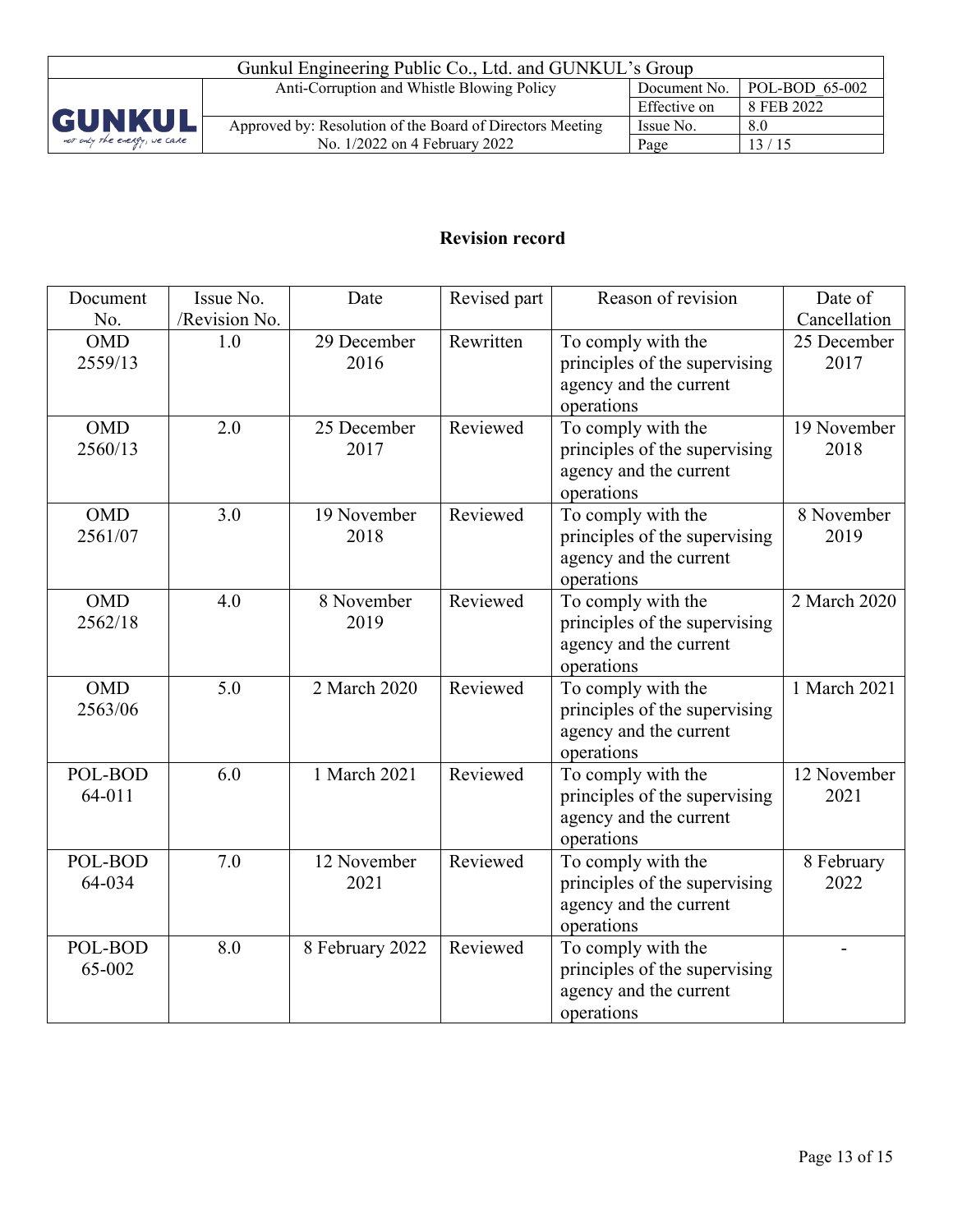| Gunkul Engineering Public Co., Ltd. and GUNKUL's Group |                                                                              |              |            |  |  |
|--------------------------------------------------------|------------------------------------------------------------------------------|--------------|------------|--|--|
|                                                        | POL-BOD 65-002<br>Anti-Corruption and Whistle Blowing Policy<br>Document No. |              |            |  |  |
|                                                        |                                                                              | Effective on | 8 FEB 2022 |  |  |
| <b>GUNKUL</b>                                          | Approved by: Resolution of the Board of Directors Meeting                    | Issue No.    | 8.0        |  |  |
| not only the energy, we care                           | No. 1/2022 on 4 February 2022                                                | Page         | 14/15      |  |  |

### Appendix 1

Report of reception of any present, property or benefit by the personnel

I, ………………………………………………………………… from the Department of ………………………… would like to report the reception of any present, property or benefit in compliance with "Anti-Corruption and Whistle Blowing Policy", detailed as follows;

| Details of the reception             | the approximate value of<br>Baht. |                                             |                                 |       |
|--------------------------------------|-----------------------------------|---------------------------------------------|---------------------------------|-------|
|                                      | 2.                                | the approximate value of<br>Baht.           |                                 |       |
|                                      | 3.                                |                                             | the approximate value of        | Baht. |
|                                      | 4.                                |                                             | the approximate value of        | Baht. |
|                                      | 5.                                |                                             | the approximate value of        | Baht. |
| Reception date                       |                                   |                                             |                                 |       |
| Received from                        |                                   |                                             |                                 |       |
| Relationship with the business       |                                   |                                             |                                 |       |
| Reason of reception                  |                                   |                                             |                                 |       |
| Signature of the receiving personnel |                                   | <b>Signature of the Department Director</b> | Signature of the Human Resource |       |
|                                      |                                   |                                             | <b>Department Director</b>      |       |
|                                      |                                   |                                             |                                 |       |
|                                      |                                   |                                             |                                 |       |
| Position:                            |                                   | Position:                                   | Position:                       |       |
| Date:                                |                                   | Date:                                       | Date:                           |       |

For the Human Resource Department only

The Human Resource Department has received the present as reported above and pursued the following action;

 $\Box$  Use as an intensive for the employee

|--|--|

□Donate for charity

Name of the entity receiving the donation ……………………………………. On (date) …………………………

□ Other. Please specify …………………………………………………………………………………………………

Signature of the personnel conducting the action …………………. Position …………….. Date ……………………

Remark : The Report of reception of any present, property or benefit by the personnel shall be kept at the Human Resource Department.